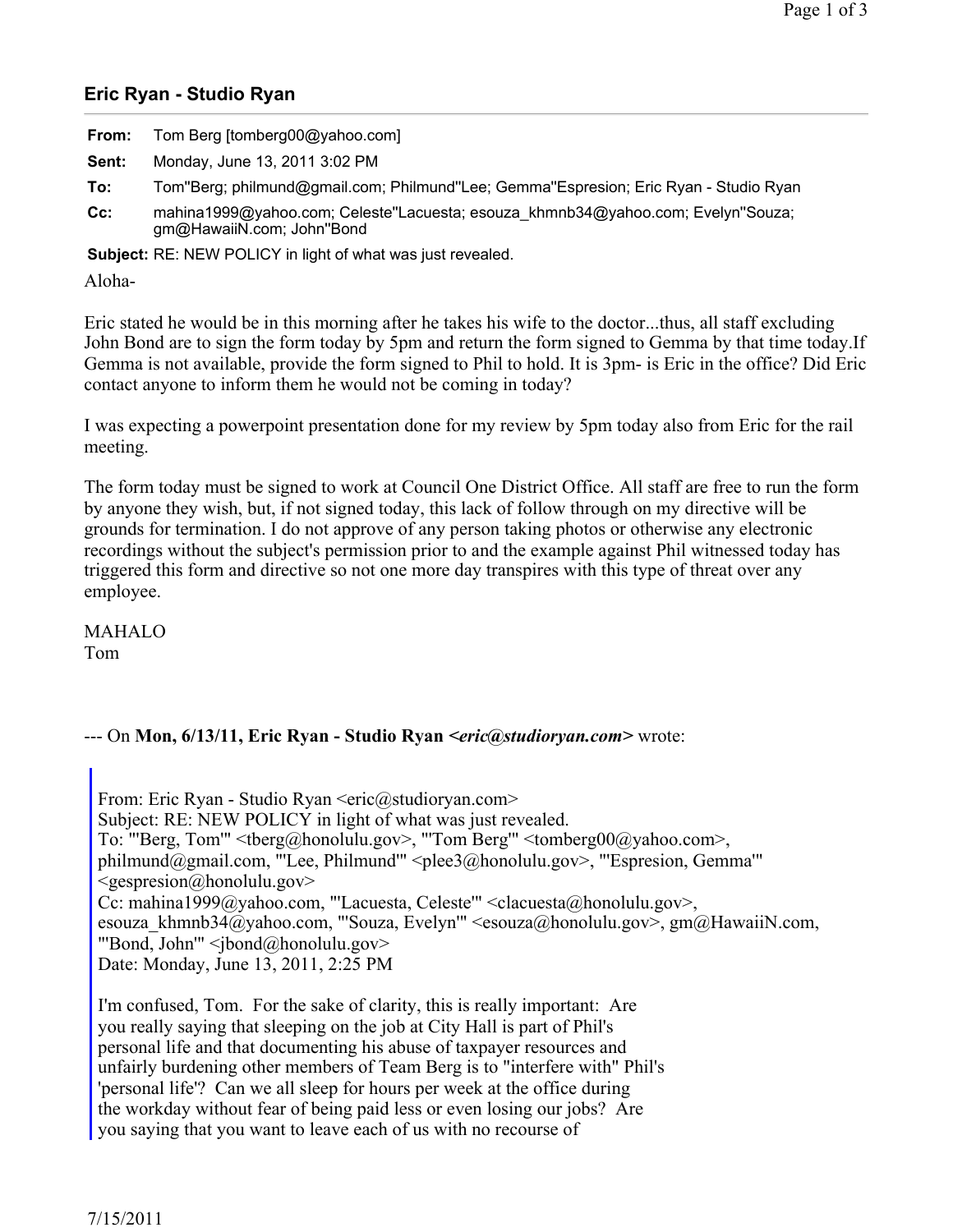documentation when falsely accused? Indeed, you have falsely accused me on a number of occasions. So has Phil. Are you MORE concerned that there now exists evidence of Phil's wrongdoing than the wrongdoing itself? Your staff anxiously awaits these and many other answers. Is it okay to berate building security officers and their supervisors? Is it okay to send e-mails in your name which you have no knowledge of? Is it okay to walk around half-naked in the office on a regular basis? Is it okay to repeatedly lie about and berate your co-workers and defame them to you? Where are these policies to sign? Are you busy writing them now? Those who falsely accuse others, even repeatedly, and those who speak in a loud, abusive way to others, even repeatedly, are thus far exempt from your sense of justice and fair play as a supervisor. It could be argued that you show favoritism by circling the wagons around Philmund each time he flagrantly violates HR policies right and left. Has he been asked to sign a "I'm sorry I've yelled at staff members repeatedly in the past and I promise never to do so again, otherwise I'll forfeit my job?" Has he submitted upwards of eighty vacation forms ex post facto to obtain your after-the-fact approval for his daily extended naptimes? And given the impunity you've shown for Phil's outbursts and unprofessional behavior, would you have believed me if I told you he's stealing from taxpayers and unduly burdening the other members of Team Berg without evidence? Tom, this is a poorly-advised policy which raises more questions than answers. In the course of thoughtfully answering my several questions above, I believe you will see your way clear to reconsider the routine exempting of your old pal Philmund from expectations of decency while holding others, myself included, to a higher standard of performance. Phil has been on the "attack" for some time. I've yet to see your policy about that. I assume you'll have no problem if I run your draft policy past City HR?

-----Original Message----- From: Berg, Tom [mailto:tberg@honolulu.gov] Sent: Monday, June 13, 2011 1:21 PM To: Eric Ryan - Studio Ryan; Tom Berg; philmund@gmail.com; Lee, Philmund; Espresion, Gemma Cc: mahina1999@yahoo.com; Lacuesta, Celeste; esouza\_khmnb34@yahoo.com; Souza, Evelyn; gm@HawaiiN.com; Bond, John Subject: NEW POLICY in light of what was just revealed.

Aloha TEAM BERG-

I want all the attacks to stop. This is a warning to all.

As you may or may not know, at the Ewa Neighborhood Board meeting last week, a constituent was very displeased at the course of action regarding a billing dispute between Rep. Pine and another - that another has been made known to be Eric Ryan. I answered that the billing dispute was a third party- private matter and not involved with our office or duties.

TEAM BERG does not interfere with the personal lives and discourse of its members. However, in light of being informed and in receipt of Eric Ryan taking photos of Philmund Lee without Phil's permission or knowledge, at the